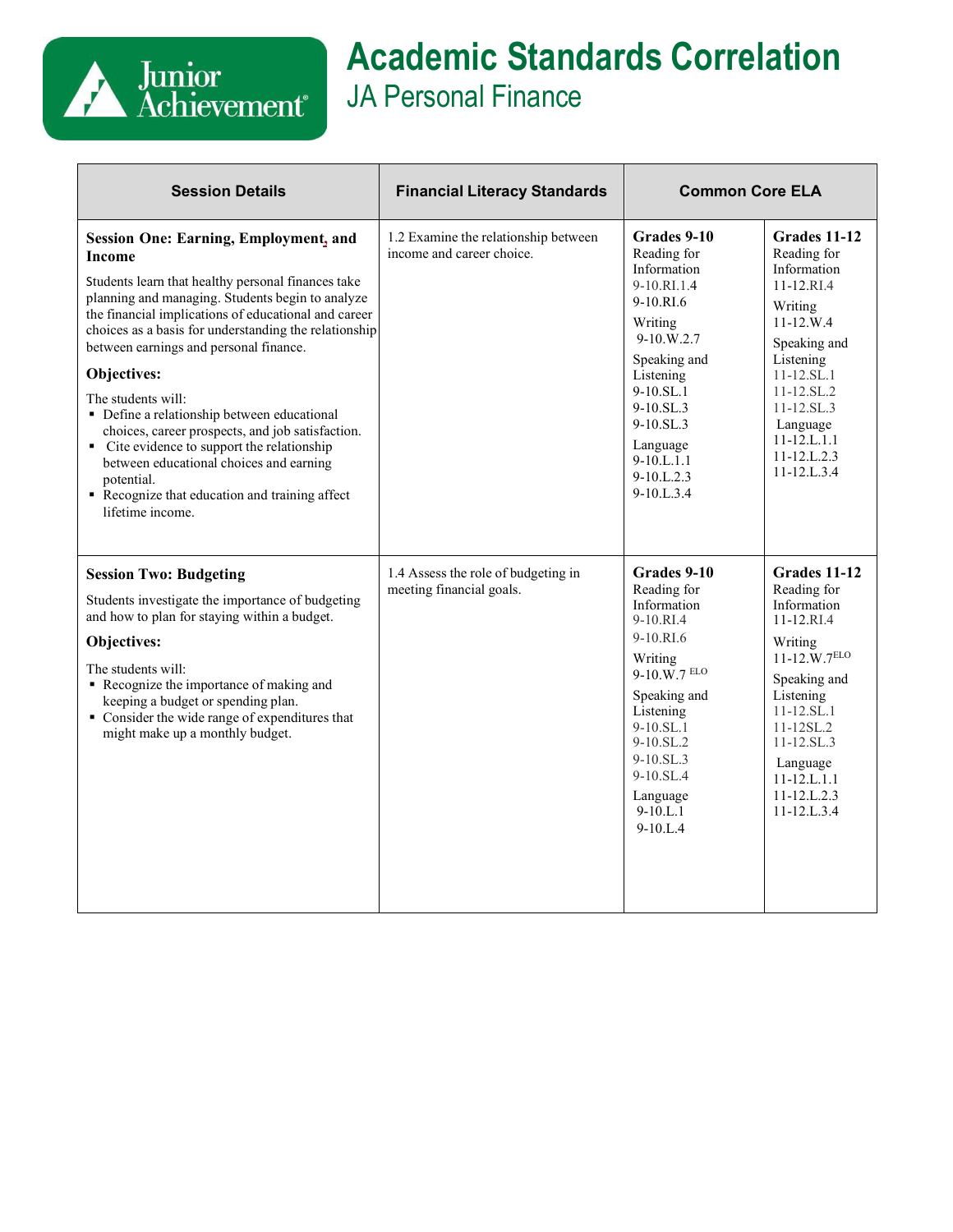

 $\overline{\phantom{a}}$ 

## **Academic Standards Correlation** JA Personal Finance

| <b>Session Details</b>                                                                                                                                                                                                                                                                                                                                                                                                                                                                                                                       | <b>Financial Literacy Standards</b>                                                                                                            | <b>Common Core ELA</b>                                                                                                                                                                                                    |                                                                                                                                                                                                                                                            |
|----------------------------------------------------------------------------------------------------------------------------------------------------------------------------------------------------------------------------------------------------------------------------------------------------------------------------------------------------------------------------------------------------------------------------------------------------------------------------------------------------------------------------------------------|------------------------------------------------------------------------------------------------------------------------------------------------|---------------------------------------------------------------------------------------------------------------------------------------------------------------------------------------------------------------------------|------------------------------------------------------------------------------------------------------------------------------------------------------------------------------------------------------------------------------------------------------------|
| <b>Session Three: Savings</b><br>Students analyze the role that saving plays<br>in their personal finances. They recognize<br>that having a healthy savings plan is<br>necessary in all phases of life, but is<br>especially critical for big-ticket items and<br>emergencies.<br>Objectives:<br>The students will:<br>Recognize high-dollar items and unexpected<br>costs that require savings.<br>Review key concepts related to successfully<br>saving money.                                                                             | 1.5 Assess the impact of interest on<br>borrowing and investing.<br>2.1 Evaluate types of financial institutions<br>and services they provide. | Grades 9-10<br>Reading for<br>Information<br>9-10.RL4<br>Speaking and<br>Listening<br>$9-10.SL.1$<br>9-10.SL.2<br>9-10.SL.3<br>$9-10.SL.4$<br>Language<br>9-10.L.1.1<br>9-10.L.2.3<br>9-10.L.3.4                          | Grades 11-12<br>Reading for<br>Information<br>11-12.RI.4<br>Speaking and<br>Listening<br>$11 - 12$ .SL.1<br>$11 - 12 SL.2$<br>$11 - 12$ .SL.3<br>$11 - 12$ .SL.4<br>Language<br>$11 - 12$ .L. $1.1$<br>11-12.L.2.3<br>11-12.L.3.4                          |
| <b>Session Four: Credit and Debt</b><br>Students analyze the importance of credit and<br>the outcomes of wise and poor use of credit.<br>Students role-play as lenders to evaluate risk and<br>make decisions about giving credit.<br>Objectives:<br>The students will:<br>• Differentiate between credit and debt.<br>Recognize the factors that affect an<br>individual's credit score and credit history.<br>Recognize the consequences of a low credit<br>score                                                                          | 3.1 Evaluate the use of credit in effective<br>financial management.<br>3.2 Assess the impact of using credit cards<br>to manage credit.       | Grades 9-10<br>Reading for<br>Information<br>9-10.RI.1<br>$9-10.RI.4$<br>Speaking and<br>Listening<br>$9-10.SL.1$<br>9-10.SL.2<br>9-10.SL.3<br>Language<br>$9-10.L.1.1$<br>9-10.L.3.4                                     | Grades 11-12<br>Reading for<br>Information<br>$11 - 12.RI.1$<br>11-12.RL4<br>Speaking and<br>Listening<br>$11 - 12$ .SL.1<br>$11 - 12$ .SL.2<br>Language<br>$11 - 12$ .L. $1.1$<br>$11 - 12$ .L.3.4                                                        |
| <b>Session Five: Consumer Protection</b><br>Students investigate factors that may pose a<br>threat to their finances and learn ways they can<br>protect themselves through vigilance and making<br>smart choices.<br>Objectives:<br>The students will:<br>• Identify behaviors that may harm their<br>personal finances.<br>Recognize ways to protect their finances.<br>• Define credit report. Summarize the rights<br>people have to examine their credit reports.<br>• Define identity theft and propose solutions to<br>identity theft. | 2.2 Investigate concepts of credit abuse,<br>fraud, and protection.                                                                            | Grades 9-10<br>Reading for<br>Information<br>9-10.RL4<br>Writing<br>9-10.W.7 ELO<br>Speaking and<br>Listening<br>9-10.SL.1<br>9-10.SL.2<br>9-10.SL.3<br>9-10.SL.4<br>Language<br>$9-10.L.1.1$<br>9-10.L.2.3<br>9-10.L.3.4 | Grades 11-12<br>Reading for<br>Information<br>$11 - 12.RI4$<br>Writing<br>$11 - 12. W.7ELO$<br>Speaking and<br>Listening<br>11-12.SL.1<br>11-12SL.2<br>$11 - 12$ .SL.3<br>11-12.SL.4<br>Language<br>$11 - 12$ .L. $1.1$<br>$11 - 12$ .L.2.3<br>11-12.L.3.4 |